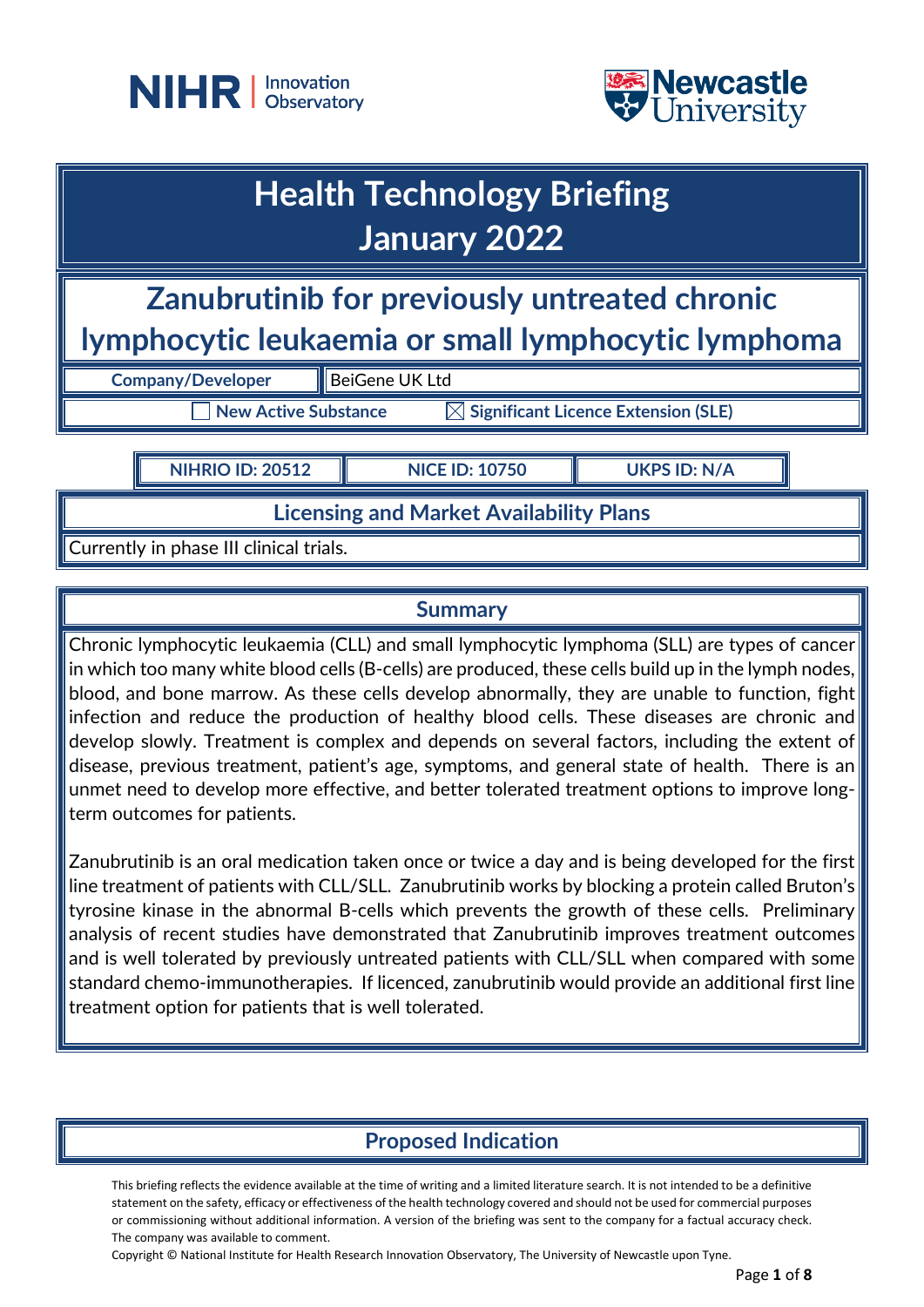



First line treatment of adults with previously untreated chronic lymphocytic leukaemia (CLL) or small lymphocytic lymphoma (SLL). 1

L

# **Technology**

#### **Description**

Zanubrutinib (Brukinsa, BGB-3111) is a potent and highly selective small molecule Bruton's tyrosine kinase (BTK) inhibitor.2 Zanubrutinib works by binding to and inhibiting BTK which prevents the activation of the B-cell antigen receptor (BCR) signalling pathway. This inhibits B-cell activation and the growth of malignant B-cells which overexpress BTK (which plays an important role in the development, activation, signalling, proliferation, and survival of B-lymphocytes).<sup>2,3</sup>

Zanubrutinib is in phase III clinical development (NCT04170283; NCT03336333) for previously untreated chronic lymphocytic leukaemia (CLL) or small lymphocytic lymphoma (SLL). It is given as 160mg twice daily.<sup>1,4</sup> The recommended total daily dose of zanubrutinib is 320 mg. The daily dose may be taken either once daily (four 80 mg capsules) or divided into two doses of 160 mg twice daily (two 80 mg capsules).<sup>5</sup>

### Key Innovation

While several standard chemo-immunotherapies are available for CLL/SLL, some patients respond poorly to some of these therapies in addition to significant adverse effects, necessitating the need for more effective, and better tolerated treatment options. 6,7

In an interim analysis of phase III study (SEQUOIA, NCT03336333) zanubrutinib demonstrated superiority in progression-free survival over chemoimmunotherapy as a first line treatment. It was active and well tolerated by previously untreated patients, with an 18-month estimated progression-free survival (PFS) rate of 88.6% and overall survival of 95.1%.<sup>6,7</sup>

Regulatory & Development Status

Zanubrutinib has received both EMA and MHRA Marketing Authorisation (MA) for the treatment of adults with Waldenström's macroglobulinaemia who have not been treated before and who cannot receive chemo-immunotherapy or in patients who have received at least one prior therapy.<sup>8,9</sup>

Zanubrutinib is in phase III/II clinical development for mantle cell lymphoma, marginal zone lymphoma, and lupus nephritis, amongst others.<sup>10</sup>

## **Patient Group**

### Disease Area and Clinical Need

Chronic lymphocytic leukaemia (CLL) is the most common type of leukaemia, which affects blood cells in the bone marrow and progresses slowly over time. In CLL too many white blood cells (lymphocytes) are produced, however these are not fully developed and do not function properly. Symptoms include regular infections, anaemia, tiredness, bleeding and bruising easily, high temperature, night sweats, swollen glands and unintentional weight loss.<sup>11,12</sup> Small lymphocytic lymphoma (SLL) is considered the same condition as CLL, as most CLL/SLL patients have abnormal lymphocytes in locations that overlap with the two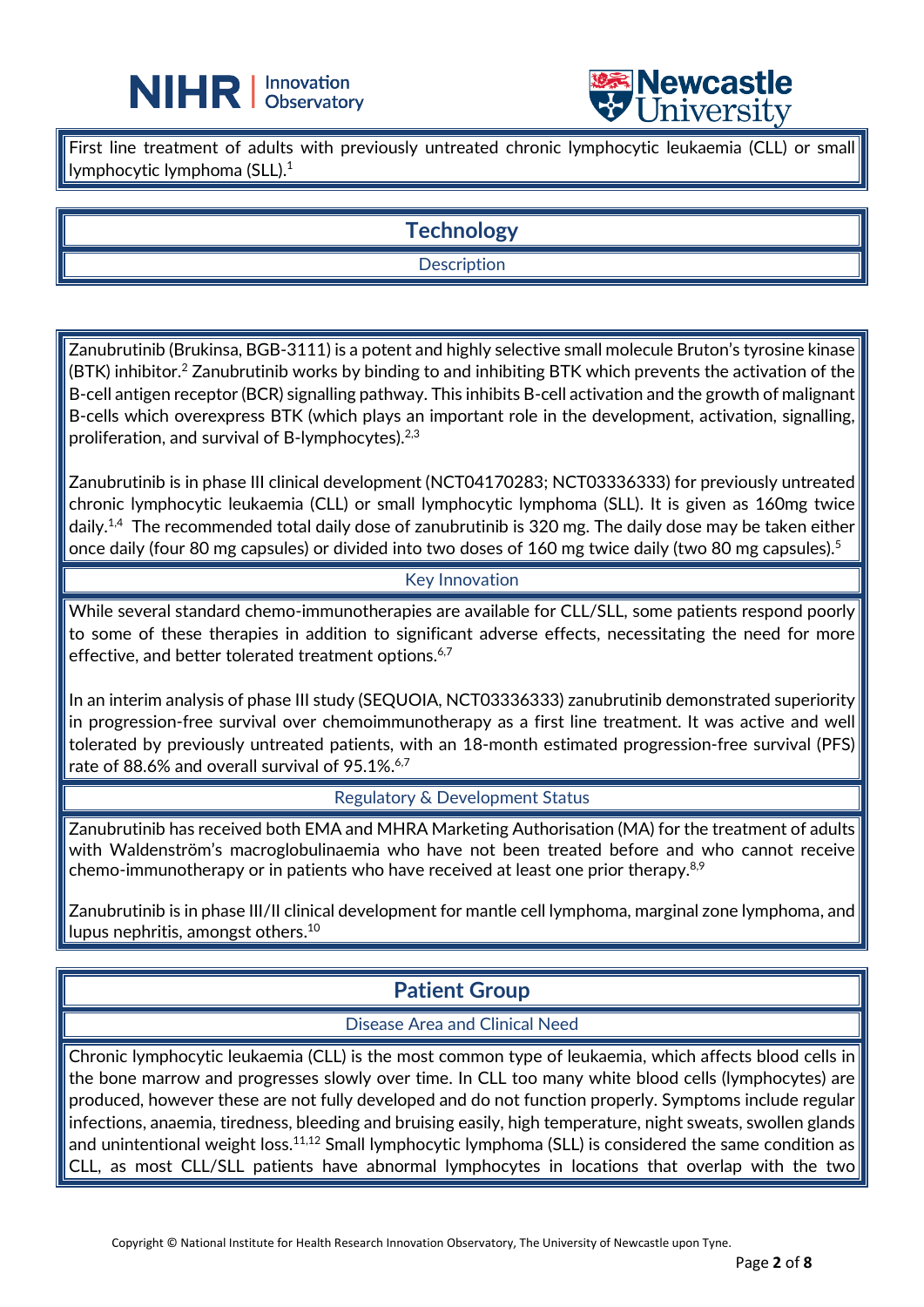



conditions, including lymph nodes, spleen, blood and bone marrow.<sup>13</sup> Risk factors include increased age, being male, having a close relative with CLL, and European descent.<sup>14</sup>

L

In England, 2020-21, there were 17,230 finished consultant episodes (FCE) of CLL of B-cell type (ICD-10 code C91.1) resulting in 13,911 day cases and 10,364 FCE bed days.<sup>15</sup> In the UK, there were around 3,800 new cases of CLL every year (2016-18).16

CLL severely affects quality of life (QoL) in comparison to healthy controls, with factors including higher fatigue, financial difficulties, and anxiety related to health and functional impairment.<sup>17</sup> An international survey of 1,482 patients (2007) showed that emotional QoL was dramatically lower compared to healthy individuals, with contributing factors being older age, greater fatigue, severity of comorbidities and current treatment. In addition to this, QoL scores were significantly lower among individuals with more advanced cancer stage.<sup>18</sup>

#### Recommended Treatment Options

NICE recommends the following first line treatment options for CLL/SLL:<sup>19</sup>

- Acalabrutinib monotherapy
- Venetoclax with obinutuzumab
- Venetoclax monotherapy
- Ibrutinib monotherapy
- Idelalisib monotherapy
- Idelalisib with rituximab
- Obinutuzumab with chlorambucil
- Bendamustine monotherapy
- Rituximab with fludarabine and cyclophosphamide

## **Clinical Trial Information**

| <b>Trial</b>        | NCT04170283; An Open-label, Multi-center, Long-term Extension Study of<br>Zanubrutinib (BGB-3111) Regimens in Patients With B-cell Malignancies<br><b>Phase III (Expanded Access): Enrolling by invitation</b><br>Location(s): 1 EU country, United Kingdom, United States, Australia, China and<br>South Korea<br>Primary completion date: December 2024 |
|---------------------|-----------------------------------------------------------------------------------------------------------------------------------------------------------------------------------------------------------------------------------------------------------------------------------------------------------------------------------------------------------|
| <b>Trial Design</b> | Non-randomised, open label, single group assignment.                                                                                                                                                                                                                                                                                                      |
| Population          | N=500 (estimated); aged 18 years and older; B-cell malignancies                                                                                                                                                                                                                                                                                           |
| Intervention(s)     | Experimental: Zanubrutinib<br>160mg zanubrutinib oral capsule twice daily (for a total daily dose of<br>320mg), or last dose level received in the BeiGene parent study.                                                                                                                                                                                  |
| Comparator(s)       | $\parallel$ N/A.                                                                                                                                                                                                                                                                                                                                          |
| Outcome(s)          | Incidence of Adverse Events (AEs) [Time frame: Up to 5 years]<br>Safety as assessed by incidence of all treatment-emergent adverse events<br>(TEAEs) and serious AEs (SAEs)<br>See trial record for a full list of other outcomes                                                                                                                         |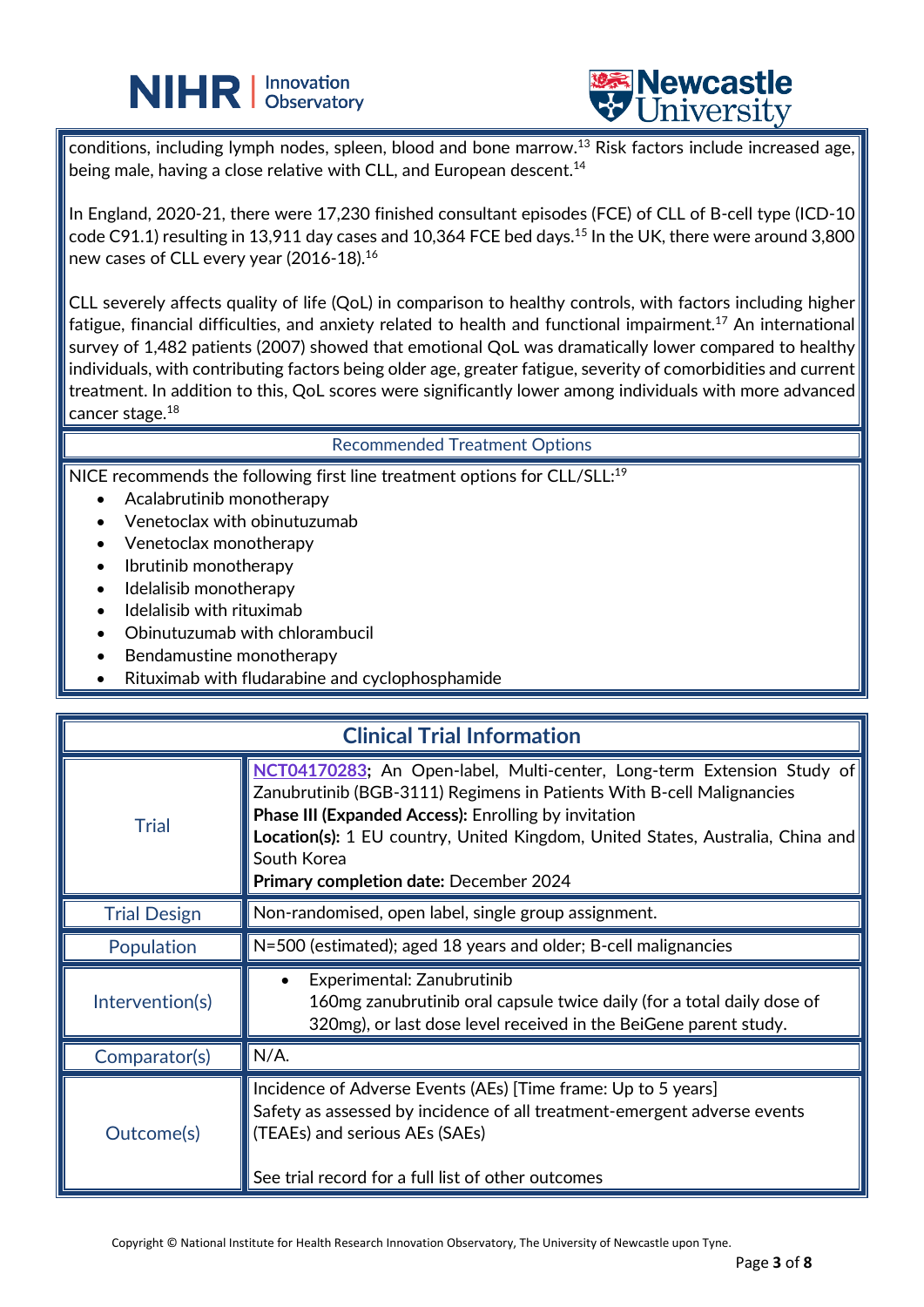



| Results (efficacy)      | III - |
|-------------------------|-------|
| <b>Results (safety)</b> |       |

L

| <b>Trial</b>        | SEQUOIA; NCT03336333; 2017-001551-31; An International, Phase 3, Open-<br>Label, Randomized Study of BGB-3111 Compared With Bendamustine Plus<br>Rituximab in Patients With Previously Untreated Chronic Lymphocytic Leukemia<br>or Small Lymphocytic Lymphoma<br><b>Phase III - Recruiting</b><br>Location(s): 8 EU countries, United Kingdom, United States, and other countries<br>Primary completion date: January 2022                                                                                                                                                                                                                                                                                                                                                                                                                                                                        |
|---------------------|----------------------------------------------------------------------------------------------------------------------------------------------------------------------------------------------------------------------------------------------------------------------------------------------------------------------------------------------------------------------------------------------------------------------------------------------------------------------------------------------------------------------------------------------------------------------------------------------------------------------------------------------------------------------------------------------------------------------------------------------------------------------------------------------------------------------------------------------------------------------------------------------------|
| <b>Trial Design</b> | Randomised, open label, parallel assignment                                                                                                                                                                                                                                                                                                                                                                                                                                                                                                                                                                                                                                                                                                                                                                                                                                                        |
| Population          | N=710 (estimated); aged 18 years and older; previously untreated CLL or SLL                                                                                                                                                                                                                                                                                                                                                                                                                                                                                                                                                                                                                                                                                                                                                                                                                        |
| Intervention(s)     | Experimental, pivotal randomised: Cohort 1, Arm A: Zanubrutinib<br>Zanubrutinib administered as two 80mg oral capsules twice a day<br>(160mg twice a day).<br>Experimental, pivotal randomised: Cohort 1, Arm B: Bendamustine and<br>rituximab<br>Bendamustine administered intravenously (IV) at a dose of 90mg/m <sup>2</sup> /day<br>on the first 2 days of each cycle for 6 cycles. Rituximab administered IV<br>at a dose of $375mg/m^2$ on day 0 of cycle 1, and at a dose of $500mg/m^2$<br>on day 1 of cycles 2 to 6.<br>Experimental, non-randomised exploratory: Cohort 2, Arm C:<br>Zanubrutinib<br>Zanubrutinib administered as two 80mg capsules by mouth twice a day<br>(160mg twice a day)<br>Experimental, non-randomised exploratory: Cohort 3, Arm D: Venetoclax<br>+ zanubrutinib<br>Zanubrutinib administered as two 80mg capsules by mouth twice a day<br>(160mg twice a day) |
| Comparator(s)       | Bendamustine and rituximab.                                                                                                                                                                                                                                                                                                                                                                                                                                                                                                                                                                                                                                                                                                                                                                                                                                                                        |
| Outcome(s)          | Cohort 1: Progression-free survival (PFS) between treatment groups<br>(zanubrutinib vs. bendamustine and rituximab) as determined by independent<br>central review (ICR). [Time frame: Up to 5 years]<br>See trial record for a full list of other outcomes                                                                                                                                                                                                                                                                                                                                                                                                                                                                                                                                                                                                                                        |
| Results (efficacy)  | The overall response rate was 94.5% with 3.7% of patients achieving complete<br>response with or without incomplete hematologic recovery. The estimated 18-<br>month progression-free survival rate was 88.6% (95% CI: 79.0-94.0) and the<br>estimated 18-month overall survival rate was 95.1% (95% CI: 88.4-98.0). <sup>6</sup>                                                                                                                                                                                                                                                                                                                                                                                                                                                                                                                                                                  |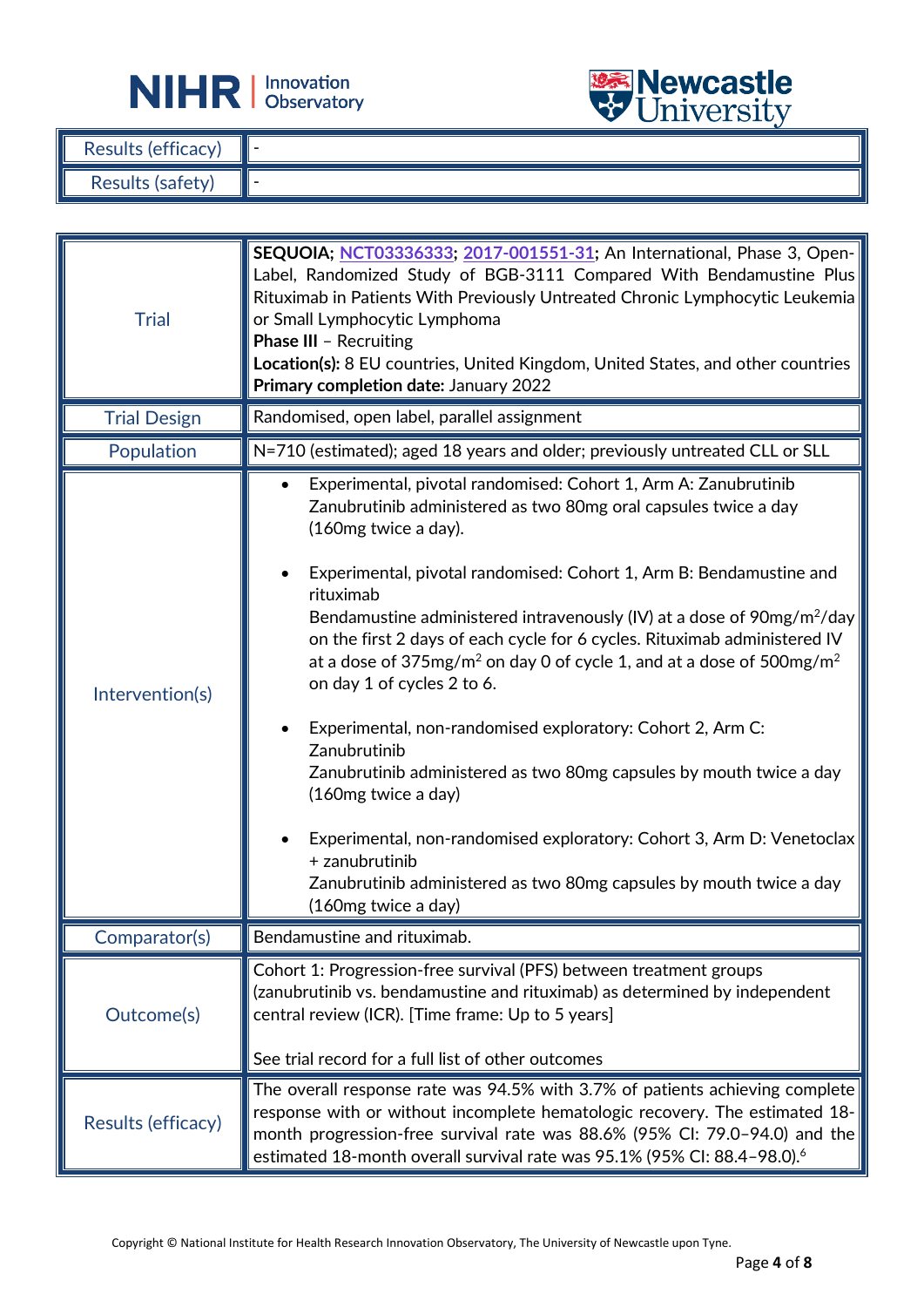



| respiratory tract infection (19.3%), neutropenia/ neutrophil count decreased<br>  (17.4%), and diarrhoea (16.5%). Grade ≥3 adverse events were reported in 53<br>Results (safety) | Most common all-grade adverse events included contusion (20.2%), upper |
|-----------------------------------------------------------------------------------------------------------------------------------------------------------------------------------|------------------------------------------------------------------------|
|                                                                                                                                                                                   |                                                                        |
|                                                                                                                                                                                   |                                                                        |
| $\parallel$ patients (48.6%), most commonly neutropenia (12.9%) and pneumonia (3.7%). An $\parallel$                                                                              |                                                                        |
| $\parallel$ adverse event of atrial fibrillation was reported in three patients (2.8%). <sup>6</sup>                                                                              |                                                                        |

L

| <b>Trial</b>        | NCT02343120; 2016-003364-39; A Phase I/II, Open-Label, Multiple-Dose,<br>Dose Escalation and Expansion Study to Investigate the Safety and<br>Pharmacokinetics of the BTK Inhibitor BGB-3111 in Subjects With B-Cell<br><b>Lymphoid Malignancies</b><br>Phase I/II - Completed<br>Location(s): 1 EU country, United Kingdom, United States, Australia, New Zealand<br>and Republic of Korea<br>Primary completion date: March 2021                                                                                                                           |
|---------------------|--------------------------------------------------------------------------------------------------------------------------------------------------------------------------------------------------------------------------------------------------------------------------------------------------------------------------------------------------------------------------------------------------------------------------------------------------------------------------------------------------------------------------------------------------------------|
| <b>Trial Design</b> | Open label single group assignment.                                                                                                                                                                                                                                                                                                                                                                                                                                                                                                                          |
| Population          | N=397 (actual); aged 18 years and older; B-lymphoid malignancies                                                                                                                                                                                                                                                                                                                                                                                                                                                                                             |
| Intervention(s)     | Experimental: Zanubrutinib<br>160mg zanubrutinib oral capsule twice daily<br>3 + 3 dose escalation: 40, 80, 160, or 320mg oral capsule once daily                                                                                                                                                                                                                                                                                                                                                                                                            |
| Comparator(s)       | N/A.                                                                                                                                                                                                                                                                                                                                                                                                                                                                                                                                                         |
| Outcome(s)          | Number of participants with adverse events [ Time Frame: From first dose to<br>within 28 days of last dose of BGB-3111 ]<br>Creating a safety profile<br>See trial record for a full list of other outcomes                                                                                                                                                                                                                                                                                                                                                  |
| Results (efficacy)  | Median BTK occupancy in peripheral blood mononuclear cells was >95% at all<br>doses. Sustained complete (>95%) BTK occupancy in lymph node biopsy<br>specimens was more frequent with 160 mg twice daily than 320 mg once daily<br>$(89\% \text{ vs } 50\%; P = .0342)$ . Consequently, 160 mg twice daily was selected for<br>further investigation. Among 78 efficacy-evaluable CLL/SLL patients, the overall<br>response rate was 96.2% (95% confidence interval, 89.2-99.2). Estimated<br>progression-free survival at 12 months was 100%. <sup>20</sup> |
| Results (safety)    | With median follow-up of 13.7 months (range, 0.4-30.5 months), 89 CLL/SLL<br>patients (94.7%) remain on study. Most toxicities were grade 1/2; neutropenia<br>was the only grade 3/4 toxicity observed in >2 patients. One patient<br>experienced a grade 3 subcutaneous hemorrhage. <sup>20</sup>                                                                                                                                                                                                                                                           |

## **Estimated Cost**

The cost of zanubrutinib was confidential at the time of producing this briefing.

# **Relevant Guidance**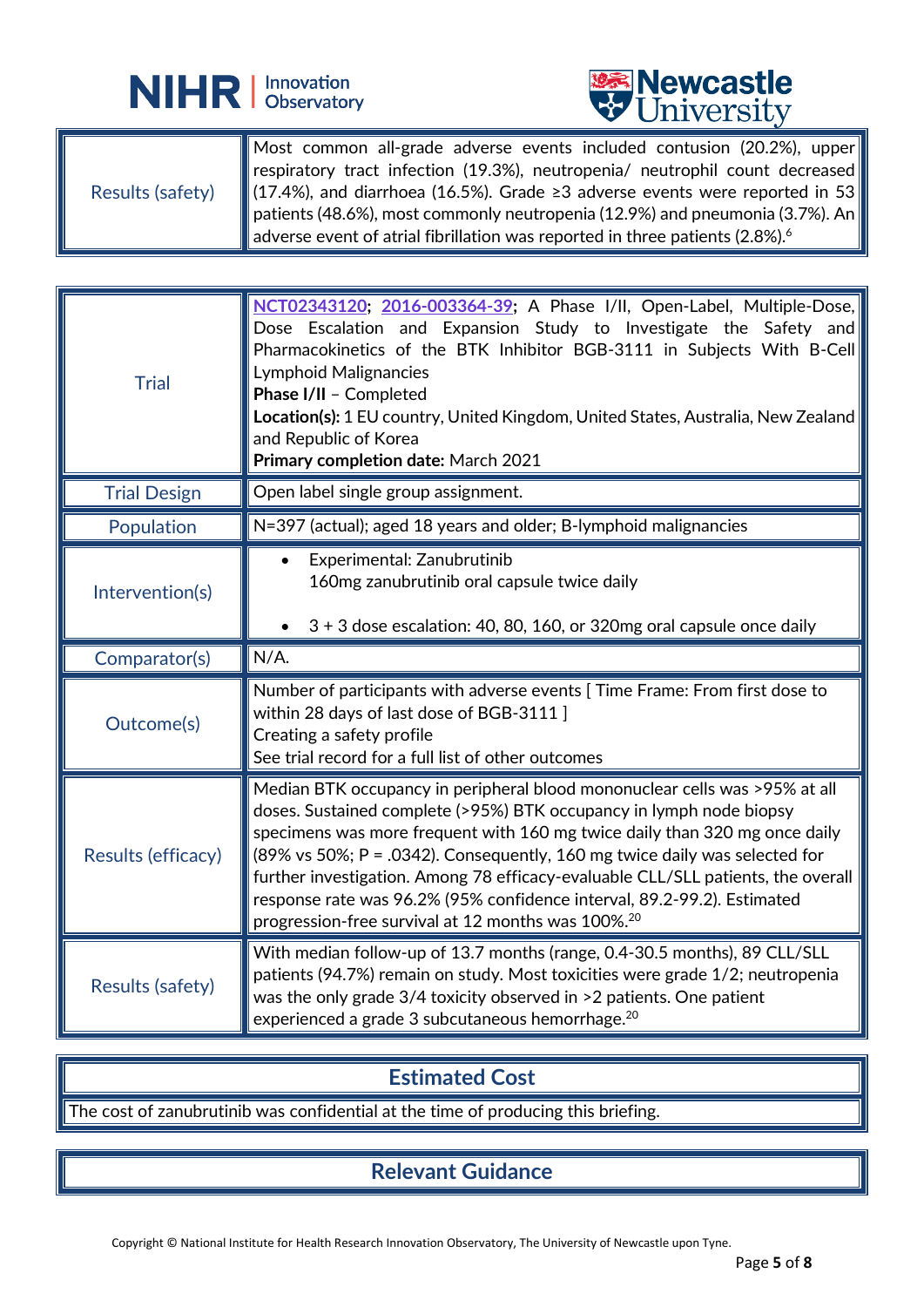



#### NICE Guidance

L

- NICE Technology Appraisal Guidance awaiting development. Ibrutinib with venetoclax for untreated chronic lymphocytic leukaemia or small lymphocytic lymphoma (ID3860). Expected publication date: March 2023.
- NICE Technology Appraisal Guidance. Acalabrutinib for treating chronic lymphocytic leukaemia (TA689). April 2021.
- NICE Technology Appraisal Guidance. Venetoclax with obinutuzumab for untreated chronic lymphocytic leukaemia (TA663). December 2020.
- NICE Technology Appraisal Guidance. Venetoclax for treating chronic lymphocytic leukaemia (TA487). November 2017.
- NICE Technology Appraisal Guidance. Ibrutinib for previously treated chronic lymphocytic leukaemia and untreated chronic lymphocytic leukaemia with 17p deletion or TP53 mutation (TA429). January 2017.
- NICE Technology Appraisal Guidance. Idelalisib for treating chronic lymphocytic leukaemia (TA359). October 2015.
- NICE Technology Appraisal Guidance. Obinutuzumab in combination with chlorambucil for untreated chronic lymphocytic leukaemia (TA343). June 2015.
- NICE Technology Appraisal Guidance. Bendamustine for the first-line treatment of chronic lymphocytic leukaemia (TA216). February 2011.
- NICE Technology Appraisal Guidance. Rituximab for the first-line treatment of chronic lymphocytic leukaemia (TA174). July 2009.
- NICE Technology Appraisal Guidance. Fludarabine monotherapy for the first-line treatment of chronic lymphocytic leukaemia (TA119). February 2007.

NHS England (Policy/Commissioning) Guidance

• NHS Northern Cancer Alliance. Haematology Cancer Clinical Guidelines. November 2019.

### Other Guidance

- European Society for Medical Oncology (ESMO). Chronic lymphocytic leukaemia: ESMO Clinical Practice Guidelines for diagnosis, treatment and follow-up. October 2020.<sup>21</sup>
- British Committee for Standards in Haematology. Guidelines on the diagnosis, investigation and management of chronic lymphocytic leukaemia. October 2012.<sup>22</sup>

## **Additional Information**

BeiGene Ltd did not enter information about this technology onto the UK PharmaScan database; the primary source of information for UK horizon scanning organisations on new medicines in development. As a result, the NIHR Innovation Observatory has had to obtain data from other sources. UK PharmaScan is an essential tool to support effective NHS forward planning; allowing more effective decision making and faster uptake of innovative new medicines for patients who could benefit. We urge pharmaceutical companies to use UK PharmaScan so that we can be assured of up-to-date, accurate and comprehensive information on new medicines.

## **References**

1 Clinicaltrials.gov. *A Study Comparing Zanubrutinib With Bendamustine Plus Rituximab in Participants With Previously Untreated CLL or SLL (SEQUOIA)*. *Trial ID: NCT03336333*. Status: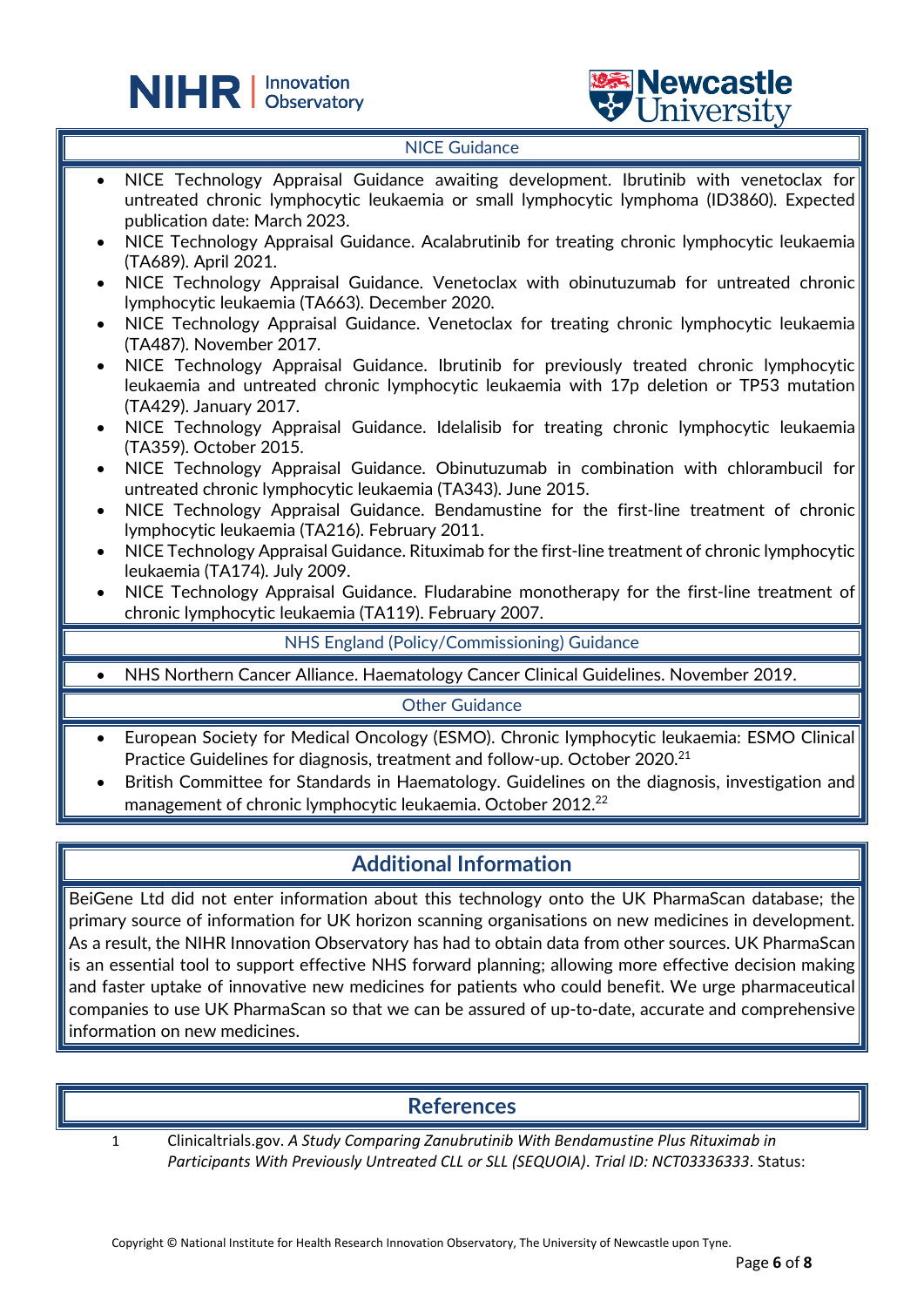



Recruiting. Available from[: https://clinicaltrials.gov/ct2/show/NCT03336333](https://clinicaltrials.gov/ct2/show/NCT03336333) [Accessed 16 Dec 2021].

- 2 BeiGene Ltd. *Zanubrutinib.* Available from[: https://www.beigene.com/science-and-product](https://www.beigene.com/science-and-product-portfolio/pipeline/zanubrutinib)[portfolio/pipeline/zanubrutinib](https://www.beigene.com/science-and-product-portfolio/pipeline/zanubrutinib) [Accessed 16 Dec 2021].
- 3 National Cancer Institute. *Zanubrutinib.* Available from: <https://www.cancer.gov/publications/dictionaries/cancer-drug/def/zanubrutinib> [Accessed 17 Dec 2021].
- 4 Clinicaltrials.gov. *Long-term Extension Study of Zanubrutinib (BGB-3111) Regimens in Participants With B-cell Malignancies*. *Trial ID: NCT04170283*. Status: Enrolling by invitation. Available from:<https://clinicaltrials.gov/ct2/show/NCT04170283> [Accessed 17 Dec 2021].
- 5 European Medicines Agency (EMA). *Summary of Product Characteristics - Brukinsa (zanubrutinib).* Available from: [https://www.ema.europa.eu/en/documents/product](https://www.ema.europa.eu/en/documents/product-information/brukinsa-epar-product-information_en.pdf)[information/brukinsa-epar-product-information\\_en.pdf](https://www.ema.europa.eu/en/documents/product-information/brukinsa-epar-product-information_en.pdf) [Accessed 20 Jan 2021].
- 6 Tam CS, Robak T, Ghia P, Kahl BS, Walker P, Janowski W, et al. Zanubrutinib monotherapy for patients with treatment naïve chronic lymphocytic leukemia and 17p deletion. *Haematologica*. 2020;106(9):2354-63. Available from: [https://doi.org/10.3324/haematol.2020.259432.](https://doi.org/10.3324/haematol.2020.259432)
- 7 Business Wire. *BeiGene Presents Results from SEQUOIA Trial of BRUKINSA (zanubrutinib) in First-Line Chronic Lymphocytic Leukemia at the 63rd ASH Annual Meeting.* 2021. Available from: [https://www.businesswire.com/news/home/20211212005018/en/BeiGene-Presents-](https://www.businesswire.com/news/home/20211212005018/en/BeiGene-Presents-Results-from-SEQUOIA-Trial-of-BRUKINSA-zanubrutinib-in-First-Line-Chronic-Lymphocytic-Leukemia-at-the-63rd-ASH-Annual-Meeting)[Results-from-SEQUOIA-Trial-of-BRUKINSA-zanubrutinib-in-First-Line-Chronic-Lymphocytic-](https://www.businesswire.com/news/home/20211212005018/en/BeiGene-Presents-Results-from-SEQUOIA-Trial-of-BRUKINSA-zanubrutinib-in-First-Line-Chronic-Lymphocytic-Leukemia-at-the-63rd-ASH-Annual-Meeting)[Leukemia-at-the-63rd-ASH-Annual-Meeting](https://www.businesswire.com/news/home/20211212005018/en/BeiGene-Presents-Results-from-SEQUOIA-Trial-of-BRUKINSA-zanubrutinib-in-First-Line-Chronic-Lymphocytic-Leukemia-at-the-63rd-ASH-Annual-Meeting) [Accessed 17 Dec 2021].
- 8 European Medicines Agency (EMA). *Brukinsa (zanubrutinib).* 2021. Available from: <https://www.ema.europa.eu/en/medicines/human/EPAR/brukinsa> [Accessed 17 Jan 2022].
- 9 Business Wire. *BeiGene Announces Authorisation of BRUKINSA (zanubrutinib) from the United Kingdom's MHRA for the Treatment of Adults with Waldenström's Macroglobulinemia in Great Britain.* 2021. Available from: [https://www.businesswire.com/news/home/20211214006346/en/BeiGene-Announces-](https://www.businesswire.com/news/home/20211214006346/en/BeiGene-Announces-Authorisation-of-BRUKINSA-zanubrutinib-from-the-United-Kingdom%E2%80%99s-MHRA-for-the-Treatment-of-Adults-with-Waldenstr%C3%B6m%E2%80%99s-Macroglobulinemia-in-Great-Britain)[Authorisation-of-BRUKINSA-zanubrutinib-from-the-United-Kingdom%E2%80%99s-MHRA](https://www.businesswire.com/news/home/20211214006346/en/BeiGene-Announces-Authorisation-of-BRUKINSA-zanubrutinib-from-the-United-Kingdom%E2%80%99s-MHRA-for-the-Treatment-of-Adults-with-Waldenstr%C3%B6m%E2%80%99s-Macroglobulinemia-in-Great-Britain)[for-the-Treatment-of-Adults-with-Waldenstr%C3%B6m%E2%80%99s-Macroglobulinemia-in-](https://www.businesswire.com/news/home/20211214006346/en/BeiGene-Announces-Authorisation-of-BRUKINSA-zanubrutinib-from-the-United-Kingdom%E2%80%99s-MHRA-for-the-Treatment-of-Adults-with-Waldenstr%C3%B6m%E2%80%99s-Macroglobulinemia-in-Great-Britain)[Great-Britain](https://www.businesswire.com/news/home/20211214006346/en/BeiGene-Announces-Authorisation-of-BRUKINSA-zanubrutinib-from-the-United-Kingdom%E2%80%99s-MHRA-for-the-Treatment-of-Adults-with-Waldenstr%C3%B6m%E2%80%99s-Macroglobulinemia-in-Great-Britain) [Accessed 17 Jan 2022].
- 10 Clinicaltrials.gov. *Phase II/III clinical development of zanubrutinib.* Available from: [https://clinicaltrials.gov/ct2/results?term=zanubrutinib%2C+BeiGene&age\\_v=&gndr=&type](https://clinicaltrials.gov/ct2/results?term=zanubrutinib%2C+BeiGene&age_v=&gndr=&type=&rslt=&phase=1&phase=2&Search=Apply) [=&rslt=&phase=1&phase=2&Search=Apply](https://clinicaltrials.gov/ct2/results?term=zanubrutinib%2C+BeiGene&age_v=&gndr=&type=&rslt=&phase=1&phase=2&Search=Apply) [Accessed 16 Dec 2021].
- 11 Macmillan. *Chronic Lymphocytic Leukaemia (CLL).* 2018. Available from: [https://www.macmillan.org.uk/cancer-information-and-support/leukaemia/chronic](https://www.macmillan.org.uk/cancer-information-and-support/leukaemia/chronic-lymphocytic-leukaemia-cll)[lymphocytic-leukaemia-cll](https://www.macmillan.org.uk/cancer-information-and-support/leukaemia/chronic-lymphocytic-leukaemia-cll) [Accessed 17 Dec 2021].
- 12 NHS. *Chronic lymphocytic leukaemia.* 2019. Available from: <https://www.nhs.uk/conditions/chronic-lymphocytic-leukaemia/> [Accessed 17 Dec 2021].
- 13 Macmillan. *Small Lymphocytic Lymphoma (SLL).* 2021. Available from: [https://www.macmillan.org.uk/cancer-information-and-support/lymphoma/small](https://www.macmillan.org.uk/cancer-information-and-support/lymphoma/small-lymphocytic)[lymphocytic](https://www.macmillan.org.uk/cancer-information-and-support/lymphoma/small-lymphocytic) [Accessed 17 Dec 2021].
- 14 Macmillan. *Causes of Chronic Lymphocytic Leukaemia (CLL).* 2017. Available from: <https://www.macmillan.org.uk/cancer-information-and-support/leukaemia/causes> [Accessed 04 Jan 2021].
- 15 NHS Digital. *Hospital Admitted Patient Care Activity, 2020-21.* Available from: [https://digital.nhs.uk/data-and-information/publications/statistical/hospital-admitted](https://digital.nhs.uk/data-and-information/publications/statistical/hospital-admitted-patient-care-activity/2020-21)[patient-care-activity/2020-21](https://digital.nhs.uk/data-and-information/publications/statistical/hospital-admitted-patient-care-activity/2020-21) [Accessed 09 Dec 2021].
- 16 Cancer Research UK. *Chronic lymphocytic leukaemia (CLL) statistics.* Available from: [https://www.cancerresearchuk.org/health-professional/cancer-statistics/statistics-by](https://www.cancerresearchuk.org/health-professional/cancer-statistics/statistics-by-cancer-type/leukaemia-cll#heading-Zero)[cancer-type/leukaemia-cll#heading-Zero](https://www.cancerresearchuk.org/health-professional/cancer-statistics/statistics-by-cancer-type/leukaemia-cll#heading-Zero) [Accessed 17 Dec 2021].